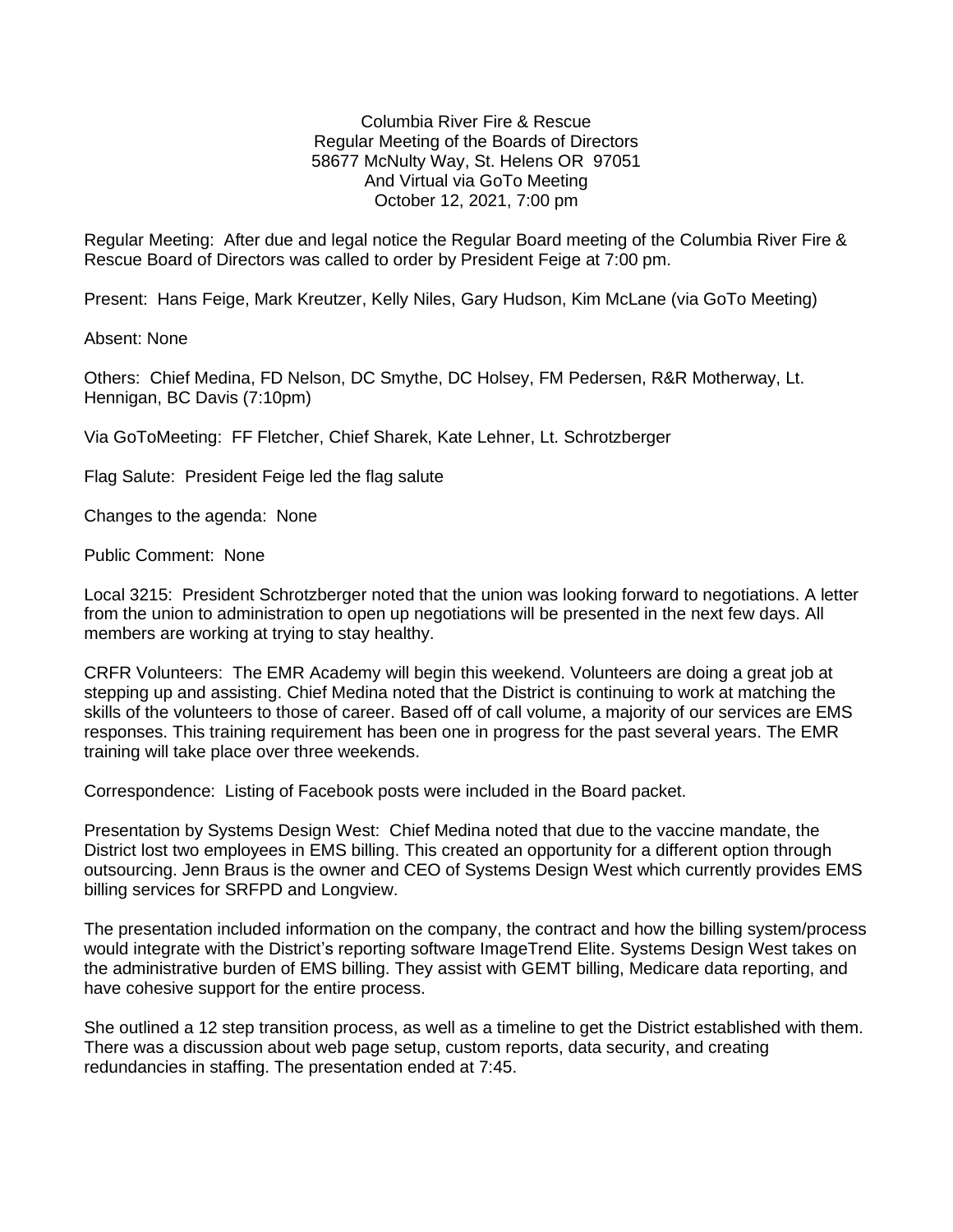CRFR Consent Agenda: Included in the consent agenda are the minutes from the Regular Board meeting on September 14, 2021, checks 72975-73062 for \$676,185.46 and the financial statement as of August 31, 2021. VP Niles moved to approve. Secretary Hudson 2<sup>nd</sup> the motion.

There was discussion about checks to Clow Roofing, Rosenbauer, Knox Company and Blackbaud.

No further discussion. Unanimous vote, motion approved.

Chief Officers Report:

The Chief commented on the presentation by systems design West. Noting the contract for services would be discussed under new business. The new engines from Rosenbauer should be going online within the next month, training is beginning. There is progress on the ASA by Chief Holsey. Milestones, as outlined in his contract, are being achieved.

There was discussion regarding safety committee/NFPA recommendations for speed limits in our vehicles/apparatus. There were questions regarding deck systems and the significance of BAT7 designation.

## Old Business:

- A. FPAs with Longview Timberland
	- a. There were two accounts that were not prepared in time for the last board meeting. Weyerhaeuser would like to sell properties in the District in the future for development. The County requires a Fire Protection Agreement to be in place before applications will be approved.
	- b. Secretary Hudson moved to approve the fire protection agreements with Longview Timberland for tax accounts 21933 and 17763. Director Kreutzer 2<sup>nd</sup> the motion.
	- c. Unanimous vote, motion approved.

## New Business:

- A. Professional Services Agreement: Systems Design West
	- a. There was discussion about the presentation and the pros and cons of moving to a third party billing system.
	- b. Director Kreutzer moved to direct Chief Medina to enter into a service agreement with Systems Design West to provide EMS billing services. Secretary Hudson 2<sup>nd</sup> the motion.
	- c. No further discussion. Unanimous vote, motion approved.
- B. St. Helens Station HVAC
	- a. An updated proposal, adjusted for time and materials, was presented to the Board. The total cost is still projected to be under the \$18,000 budget at \$17,050. It is budgeted under facilities capital. The vendor is Absolute HVAC
	- b. VP Niles moved to approve, Director Kreutzer 2<sup>nd</sup> the motion.
	- c. No further discussion. Unanimous vote, motion approved.
- C. Miscellaneous
	- a. None